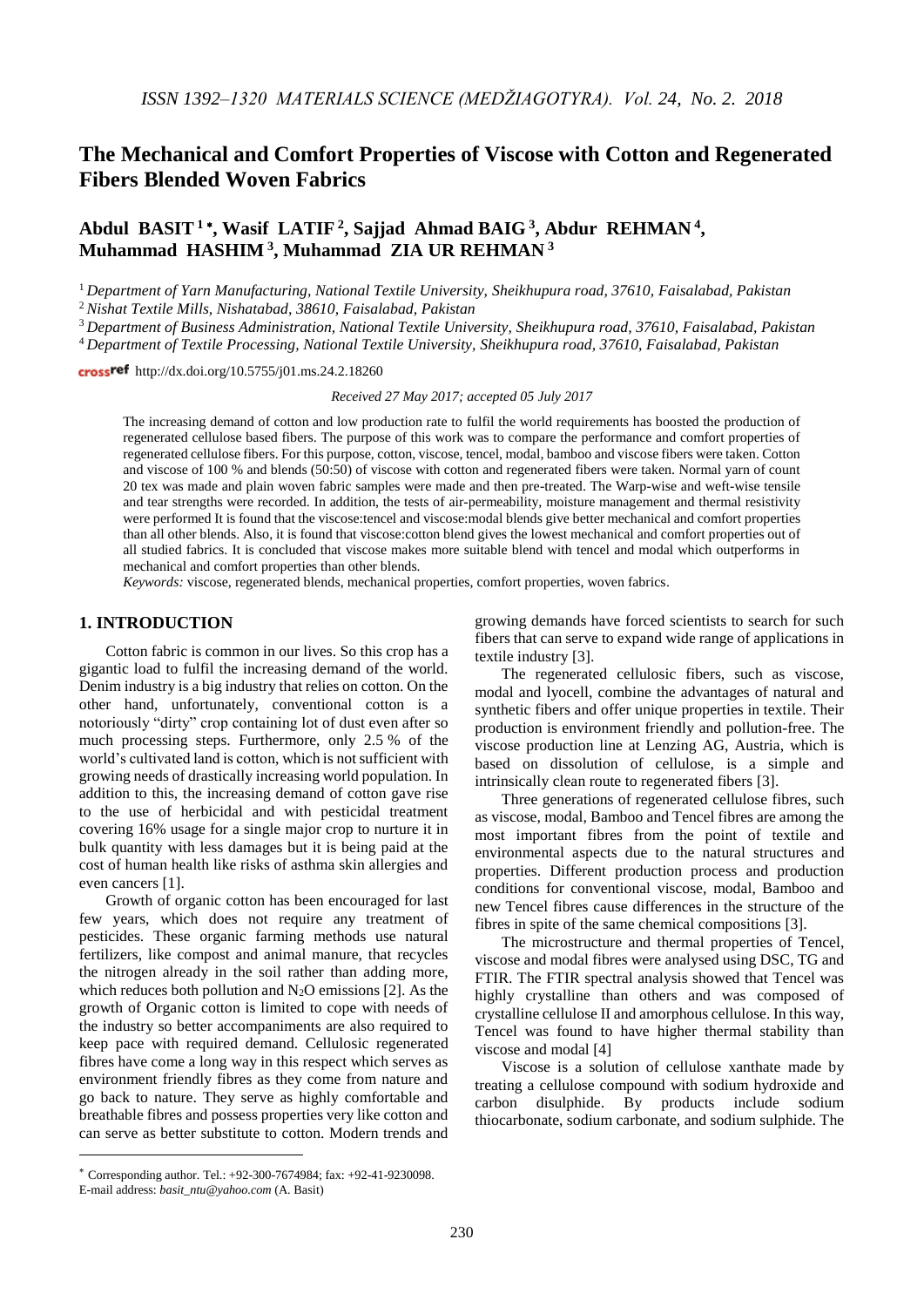viscose solution is used to spin the fibre viscose rayon, or rayon, a soft man-made fibre commonly used in dresses, linings, shirts, shorts, coats, jackets, and other outer wear. It is also used in industrial yarns (Tire- cord), upholstery and carpets [5].

Studies exist in which viscose is blended with polyester to have increased thermo-physiological properties [6, 7] but polyester is not a sustainable fiber [8]. Some references studied the viscose fabrics and compared different properties with cotton. They found that the different properties of cotton and viscose are comparable  $[9-11]$ . Cotton is although a natural fiber but it requires a lot of water and pesticides [8]. Available studies are limited in which viscose is blended with modal fiber [12]. However, up to our information, the blends of viscose with regenerated fibers have not been reported. This work is the study of viscose fibers blended with cotton and other regenerated fibers (tencel, modal, bamboo) to explore the mechanical and comfort properties of 50:50 blended fabrics. The purpose is to find the suitable viscose blend with the regenerated fibers so as to replace cotton.

# **2. MATERIALS AND METHODS**

# **2.1. Materials**

In order to conduct study, cotton as natural cellulose fiber was used. Regenerated fibers included viscose, tencel, modal and bamboo. 100 % viscose and 100% cotton and viscose blended with other regenerated cellulose fibers (50:50) were used. Properties of tencel, cotton and other regenerated fibers are given in Table 1.

**Table 1.** Specifications of fibers: cotton, tencel, modal, viscose and bamboo. Rd stands for degree of reflectance, +b stands for yellowness

| Parameters                      | Cotton | Tencel | Modal |     | Viscose Bamboo |
|---------------------------------|--------|--------|-------|-----|----------------|
| Linear density, dtex            |        | 1.3    | 1.3   | 1.3 | 1.3            |
| Staple/cut length,<br>mm        | 27.3   | 38     | 39    | 39  | 38             |
| Breaking tenacity,<br>$cN$ /tex | 27.9   | 36     | 35    | 25  | 21             |
| Elongation,%                    | 6.6    | 14     | 13    | 20  | 17             |
| Moisture, %                     | 8.5    | 13     | 11    | 11  | 11             |
| Micronaire, µg/inch             | 4.6    |        |       |     |                |
| Length uniformity,<br>%         | 83.6   |        |       |     |                |
| Short fiber index               | 33.4   |        |       |     |                |
| Rd value                        | 73.3   |        |       |     |                |
| +b value                        | 8.6    |        |       |     |                |

### **2.2. Methods**

#### **2.2.1. Yarn production**

Six yarn samples of linear density of 20 tex were produced with two different blending ratios, as given in Table 2.

The blending was done in the Blow-room and yarn samples were produced by employing conventional ring spinning technique. The detail of spinning machinery is given in Table 3.

| Yarns          | Ratio |
|----------------|-------|
| Cotton         | 100   |
| Viscose        | 100   |
| Viscose:tencel | 50:50 |
| Viscose:modal  | 50:50 |
| Viscose:bamboo | 50:50 |
| Viscose:cotton | 50:50 |

**Table 3.** Machinery for yarn manufacturing

| S. No.         | Machine       | Make               |
|----------------|---------------|--------------------|
| 01             | Blow room     | Rieter, Truzschler |
| 02             | Card          | MK-5 Crosrol       |
| 03             | Drawing frame | DX8, RSB D 30      |
| 04             | Comber        | Toyoda VC-5A       |
| 0 <sub>5</sub> | Simplex       | Toyota FL-16       |
| 06             | Ring frame    | Toyota RY-4        |
|                | Auto winder   | Muratec 21-c       |

### **2.2.2. Fabric samples preparation**

Plain woven fabrics samples with Ends (76) and Picks (68) per inch of 120 gsm were prepared on CCI loom (model SL 8900S) of Taiwan. The loom was with reed of 35, having speed 36 picks/min with 2 no. of ends per reed dent. The total no. of warp ends was 1120 and the prepared fabric had length of 55 and width of 15 inches.

### **2.2.3. Fabric processing**

The sample fabrics were first desized (detail is given in Table 4) and then scoured and bleached (detail is given in Table 5).

**Table 4.** Desizing recipe and process conditions

| Parameters  | Values  |
|-------------|---------|
| Desizer     | 5 g/L   |
| Detergent   | 2 g/L   |
| Temperature | 40 °C   |
| 'ime        | 6 hours |

**Table 5.** Scouring and bleaching recipe and process conditions

| Parameters        | Values         |
|-------------------|----------------|
| NaOH ml/L         |                |
| Stabilizer ml/L   |                |
| $H2O2$ ml/L       | 35             |
| Wetting agent g/L |                |
| Temperature       | 90 $\degree$ C |
| <b>Fime</b>       | 40 min         |

## **2.2.4. Testing**

The fabric samples were tested for performance and comfort. Tensile strength of fabric samples was determined according to standard testing method ASTM D5035 – 11. Tear strength of fabric samples was determined by standard test method ASTM D1424 – 09(2013). Air permeability of each sample fabric was determined using standard testing method ASTM D737 – 04(2012) by Air permeability tester M-021A SDL Atlas, UK. Liquid moisture management properties of pre-treated and finished samples were determined with Moisture management tester M-290 SDL Atlas, UK using standard AATCC test method 195-2009.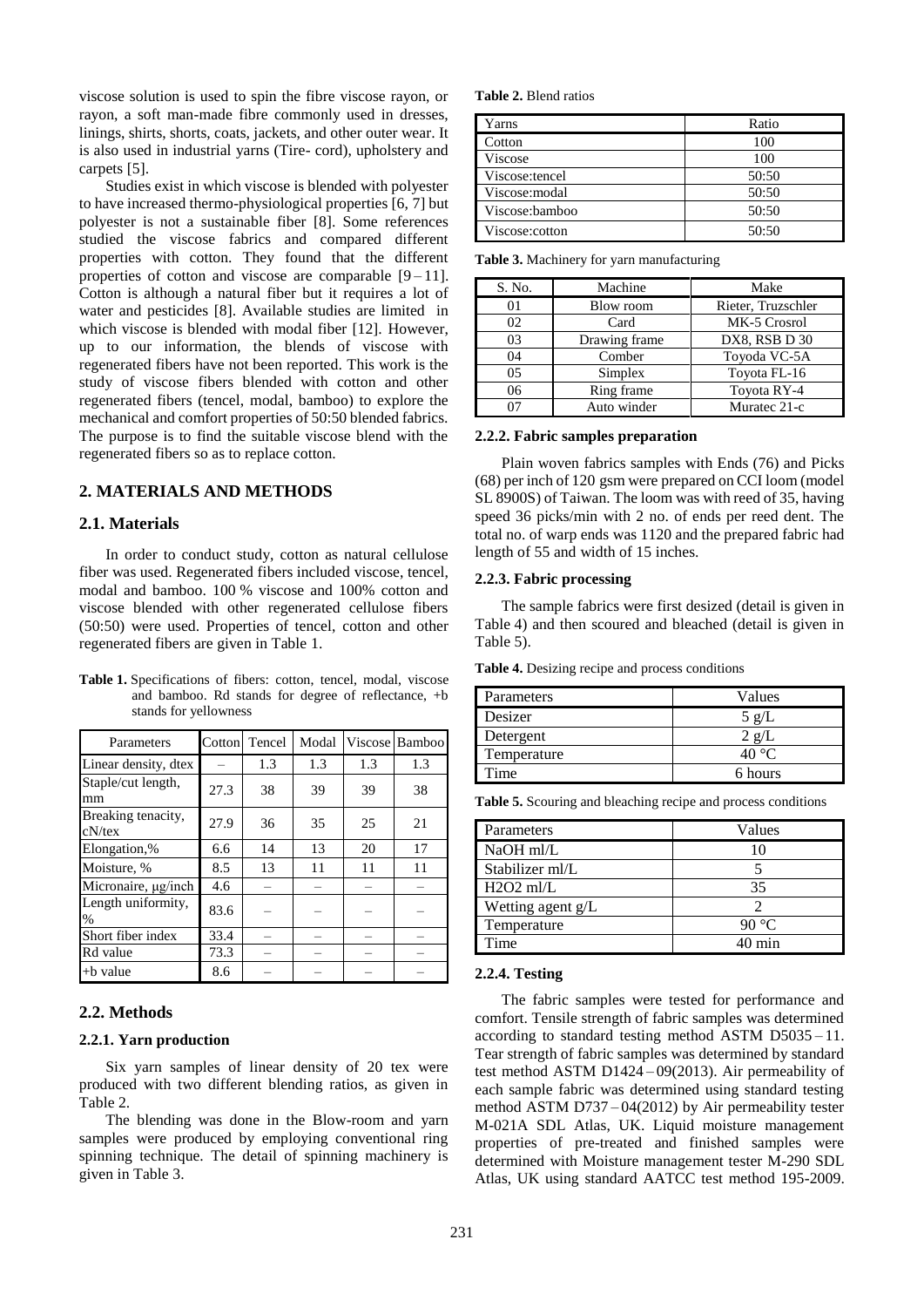Thermal resistivity of fabric samples was determined by using standard test method ASTM D1518 - 11a with the help of Thermal resistivity tester M-259B SDL Atlas, UK.

# **3. RESULTS AND DISCUSSION**

# **3.1. Mechanical properties of yarns**

The results of breaking tenacity and associated elongations at break are plotted in Fig. 1. The highest strengths are given by viscose:modal and viscose:tencel blends as tencel (36 cN/tex) and modal (35 cN/tex) fibers have higher breaking tenacities. Viscose:bamboo gives better strength than viscose:cotton however lower than viscose:modal and viscose tencel. Viscose:cotton gives the lowest strength and elongation at break (%) as the staple length and elongation at break of cotton fiber (6.6 %) is much lower than that of viscose (20 %) as cotton fibers are expected to reach the rupture point earlier and subsequently the entire yarn structure collapses as the remaining viscose fibers cannot withstand the already generated load. Statistical analysis (one-way ANOVA) shows that the strength of yarns of viscose and its blends have values significantly different as p-value is less than 0.05.



**Fig. 1.** Tensile properties of yarns

# **3.2. Mechanical properties of fabrics**

#### **3.2.1. Tensile strength**

100 % cotton and viscose show equal tensile strength of fabrics. Viscose in blended form with tencel shows highest tensile strength when compared with its pure as well as blends with cotton, modal and bamboo as shown in Fig. 2.

This is due to the high strength of tencel due to its highly crystalline structure [4, 13, 14]. Viscose itself has lesser crystallinity and more amorphous regions in structure, which makes it lack in the strength [14]. Viscose: modal blend shows less strength than viscose:tencel however it shows higher strength than viscose:bamboo and viscose:cotton. This is due to the higher strength of tencel and modal fibers than bamboo and cotton fibers. Statistical analysis (one-way ANOVA) shows that the tensile strength in warp and weft direction for viscose and its blends has values significantly different as p-value is less than 0.05.

#### **3.2.2. Tear strength**

The maximum tear strength in both warp and weft directions is observed for 100 % viscose fabric (Fig. 3).



#### **Fig. 2.** Tensile strength of woven fabrics

Cotton: viscose blend is found to offer the least tear resistance in both warp and weft directions due to lower strength of cotton fibers. Viscose:tencel shows little drop in tear strength. Viscose: modal and viscose: bamboo blends also shows loss in tear strength in comparison to pure viscose. Tear strength mainly depends upon fiber, yarn and fabric characteristics. In case of fiber, strength and fineness are the parameters that decide the strength of yarn and ultimately fabric. Single yarn strength, elongation as well as twist are the strength deciding factors.

In case of fabric, type of weave and weight/ $m<sup>2</sup>$ contribute the strength [15]. In this research, yarn linear density and weave design were kept constant. In comparison of fabrics made of pure viscose and its blends with cotton and other regenerated blends show that viscose in pure form give higher strength as compared to its blends. Viscose:tencel blend gives less strength which might have been caused due to the brittleness occurred due to high twist multiplier of viscose:tencel blend but this blend has highest strength among all other blends of viscose with other fibers under observation.



## **Fig. 3.** Tear strength of woven fabrics

Yarn regularity is also a factor affecting tear strength. As more regularity in the yarn causes smoothness and helps slippage of yarn ends when they are subjected to shear loads [15], so, tear strength increases. Analyzing the yarn made from viscose:tencel blend shows that it has less regularity in comparison to pure viscose. Also, yarns made from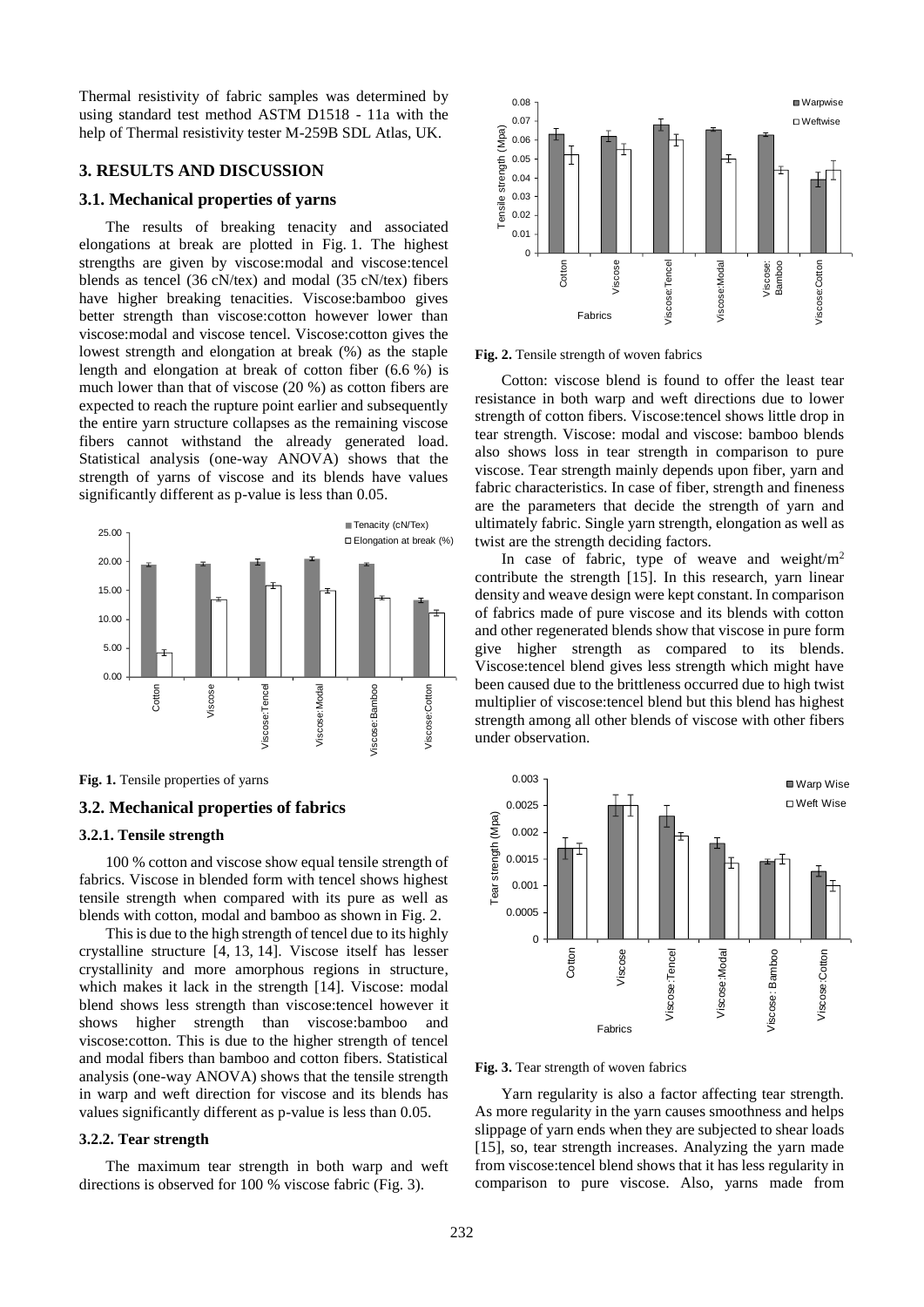viscose:modal and viscose:bamboo blends show less regularity in spite of high single yarn strength, tenacity and elongation. This might also be the reason that viscose gives the highest tear strength. Statistical analysis (one-way ANOVA) shows that the tear strength in warp and weft direction for viscose and its blends has values significantly different as p-value is less than 0.05.

# **3.2. Comfort properties**

### **3.3.1. Air permeability**

Air-permeability is the one of most important comfort properties of cellulose fibers. For a woven fabric, yarn twist is an important factor. As twist increase, the yarn diameter and the cover factor are decreased. This increases air permeability. Increasing yarn twist may also make more circular and high-density yarns to be packed closely together in a tightly woven structure with reduced air permeability. Yarn flattening is another factor that affects the surface of fabric. Yarn is not ideally circular. When yarn is flattened down, it covers the spaces between the yarn ends in fabric and hence hinders the air passage through the fabric [16]. Fiber cross section also effects on the intra-yarn gaps, which further affects the fabric porosity [17]. Air permeability of woven fabrics' fiber cross section has impact on the porosity of the yarn [17] as the grooved/serrated [18] structures provide greater surface area as compared to circular cross-section. The greater surface area decreases the porosity of the material by decreasing the intra-yarn gaps [17], which might cause reduction of the passage of air leading to lower air-permeability. Moreover, the packing density of yarn being high might have increased the cover of the fabric thus leading to lower air-permeability [16].



#### **Fig. 4.** Air permeability of woven fabrics

Modal has small pores and very large pores towards center [18]. So, visose:modal gives highest air permeability (Fig. 4). Visocse:tencel gives also gives better air permeability as shown in (Fig. 4). It is due to the fact that tencel has homogeneous distribution of pores in whole structure [18] which makes it to absorb and wick the moisture well and hence highly air permeable as water does not trap in pores and does not cause hindrance for air. As tencel fiber has circular shape, so, this might also increase in air permeability. Cotton and viscose in pure form shows less air permeability. Viscose also in pure form shows lower air-permeability value but its blends with modal and tencel boosts the performance (air permeability) of fabric*.* Statistical analysis (one-way ANOVA) shows that the air permeability for viscose and its blends has values significantly different as p-value is less than 0.05.

## **3.3.2. Moisture management**

Tencel: viscose blend is found to have the highest value of moisture management while viscose:bamboo blend is found to have the lowest value (Fig. 5). Blend of cotton with viscose shows higher value in comparison to 100 % viscose. Blend of viscose and modal exceptionally shows decrease in moisture absorption. Viscose: bamboo blend is found to have slightly higher value as compared to viscose: modal blend.



**Fig. 5.** Moisture management of woven fabrics

Tencel fiber is composed of structural subunits (fibrils) in micro and nanometer range. Different porous zones could be distinguished, partly confirming the crystallization model. The very first zones of the skin surface have a high porosity. A porous fiber middle zone is characterized by a gradually increase in the porosity. Pores and cellulose domains are presumably surrounding the cellulose bodies. It also ends gradually toward the compact fiber center, where the pores became tighter and the overall structure more compact [18]. This nano-structure of tencel made viscose:tencel blend having highest moisture mangemet properties among all viscose blends. Viscose itself has moisture absorption ability but it wicks less as compared to Tencel and modal [18]. A core/shell structure in Viscose fibers, corresponding with the already known structure of fibers produced through the viscose route - a dense shell and a porous, spongy core. Modal fibers show a compact external structure with very small pores and some large pores towards the center [18]. In this work, the blend of viscose and modal reveals a drop in the moisture absorption ability instead of high absorption ability of modal. This might have been the effect of increased twist level to impart strength in yarn which might have made modal to absorb less moisture giving lower moisture management properties.

Cotton also has moisture absorption ability. It contains lumen in the center which is left behind after the collapse of cell wall when fiber reaches its mature stage. Water absorption is aided by lumen. Lumen also helps cotton to wick by drawing water through capillary action thus making cotton a comfortable fiber [12]. Also, as Viscose has more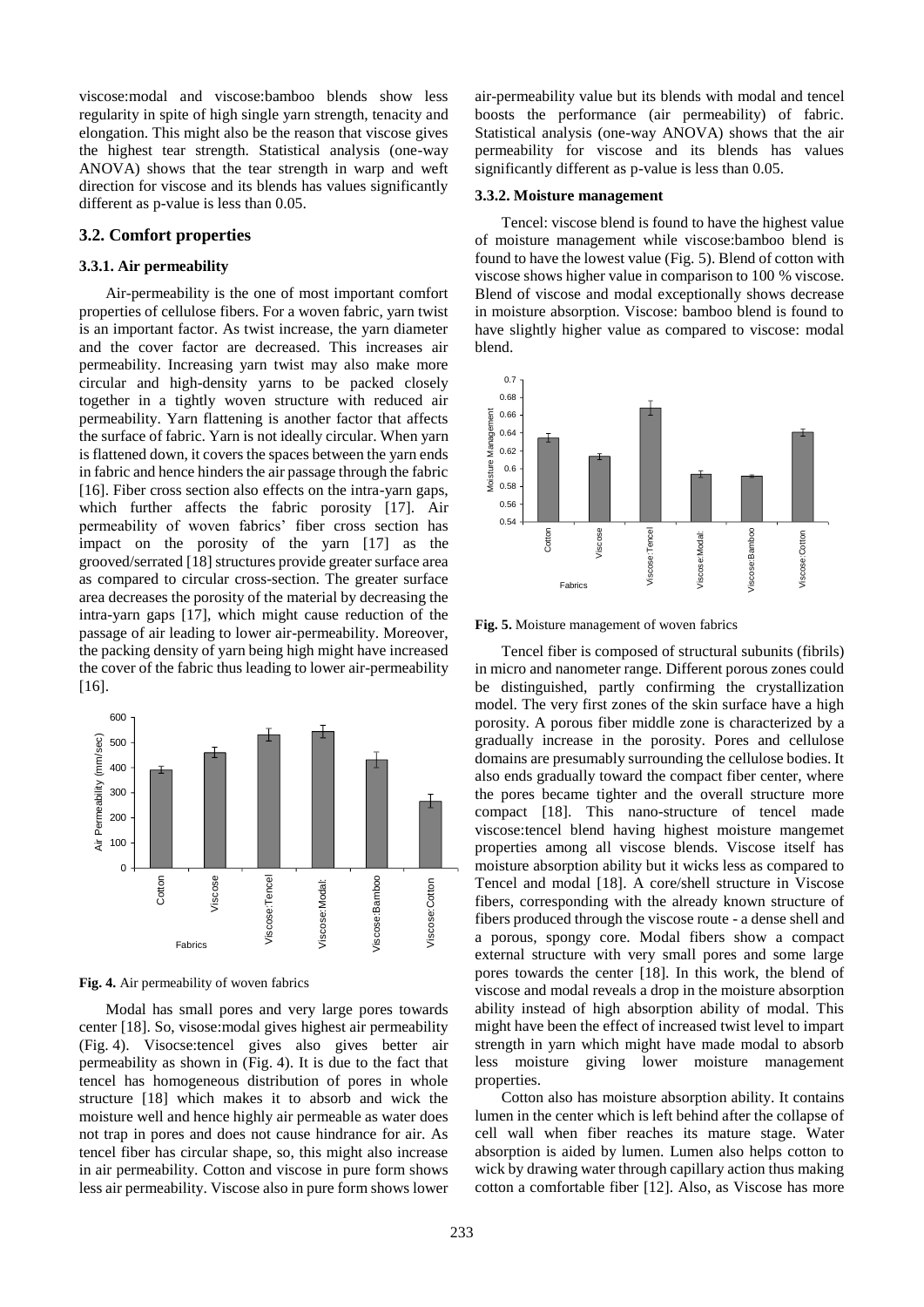amorphous regions giving more voids in its structure [18] that is why viscose:cotton blend also show better moisture management properties given in (Fig. 5).

As bamboo fiber has small gaps and voids in its structure which enables it to absorb moisture and by wicking through micro channels makes it a comfortable fiber [19], however; here, Viscose: bamboo gives less moisture management properties in comparison to all other blends. Statistical analysis (one-way ANOVA) shows that the moisture management for viscose and its blends has values significantly different as p-value is less than 0.05.

# **3.3.3. Thermal resistance**

The thermal resistance of all fabrics is shown in Fig. 6. Viscose in blend with tencel exhibits high thermal resistivity in comparison to blend with modal. 100 % viscose is found to have least thermal resistivity value which means it conducts most when in pure form. Moreover, the effect is more enhanced when it is blended with bamboo. Blend of viscose with cotton in 50:50 ratio also give more value of thermal resistivity as compared to pure viscose.

Viscose exhibits higher thermal resistivity when blended with tencel. This might have been due to the nanostructure of tencel. The nano-fibrils in the structure help maintain the warmth by sensory control of the body by perfect moisture management of the fiber [20]. Thermal resistance is less enhanced when observed in case of viscose:modal. Viscose:bamboo blend less thermal resistivity. This might have been due to the lower wicking of bamboo and viscose in comparison to modal and tencel.

In case of cotton, molecules are long, twisted chains of cellulose, composed of glucose molecules. As the chains twist around one another, they leave spaces that hold air. When fibers composed of these long molecules are woven into cloth, they twist further, holding more air. These pockets of air each capture heat from the body and retard its radiation into a cooler environment [18].



**Fig. 6.** Thermal resistance of woven fabrics

Hence, Viscose:cotton gives an enhanced effect in thermal resistance due to insulation properties of cotton. Moreover, Statistical analysis (one-way ANOVA) shows that the thermal resistance for viscose and its blends has values significantly different as p-value is less than 0.05.

# **4. CONCLUSION**

In this work, 100 % woven fabrics of cotton and viscose were made. Moreover, 50:50 blended fabrics of viscose with tencel, modal, bamboo and cotton were prepared. The mechanical and comfort properties were studied and compared. It is found that the viscose:tencel and viscose:modal blend gives the best mechanical and comfort properties than all other blends. Also, it is found that viscose:cotton and viscose:bamboo blend gives the lowest mechanical and comfort properties out of all studied fabrics. Therefore, it can be concluded that viscose when blended with tencel and modal give better properties than 100 % cotton, 100 % viscose and the other studied blends; hence, viscose:tencel and viscose:modal being the sustainable blends can replace 100 % cotton in clothing applications.

# **REFERENCES**

- 1. The Deadly Chemicals in Cotton(23/06/2017) available: [http://ejfoundation.org/report/deadly](http://ejfoundation.org/report/deadly-chemicals-cotton)[chemicals-cotton](http://ejfoundation.org/report/deadly-chemicals-cotton)
- 2. **Kramer, S.B., Reganold, J.P., Glover, J.D., Bohannan, B.J., Mooney, H.A.** Reduced Nitrate Leaching and Enhanced Denitrifier Activity and Efficiency in Organically Fertilized Soils *Proceedings of the National Academy of Sciences of the United States of America* 103 (12) 2006: pp. 4522 – 4527. https://doi.org/10.1073/pnas.0600359103
- 3. **Kayseri, G.O., Bozdogan, F., Hes, L.** Performance Properties of Regenerated Cellulose Fibers *Tekstil ve Konfeksiyon* 20 (3) 2010: pp. 208 – 212.
- 4. **Carrillo, F., Colom, X., Sunol, J., Saurina, J.** Structural FTIR Analysis and Thermal Characterisation of Lyocell and Viscose-Type Fibres *European Polymer Journal* 40 (9) 2004: pp. 2229 – 2234. https://doi.org/10.1016/j.eurpolymj.2004.05.003
- 5. **Woodings, C.** Regenerated Cellulose Fibres: Woodhead Publishing, 2001. https://doi.org/10.1533/9781855737587
- 6. **Çinçik, E., Koç, E.** An Analysis on Air Permeability of Polyester/Viscose Blended Needle-Punched Nonwovens *Textile Research Journal* 82 (5) 2012: pp. 430 – 442. https://doi.org/10.1177/0040517511414977
- 7. **Varshney, R., Kothari, V., Dhamija, S.** A Study on Thermophysiological Comfort Properties of Fabrics in Relation To Constituent Fibre Fineness and Cross-Sectional Shapes *The Journal of The Textile Institute*  101 (6) 2010: pp. 495 – 505. https://doi.org/10.1080/00405000802542184
- 8. **Tausif, M., Ahmad, F., Hussain, U., Basit, A., Hussain, T.** A Comparative Study of Mechanical and Comfort Properties of Bamboo Viscose as an Eco-Friendly Alternative to Conventional Cotton Fibre in Polyester Blended Knitted Fabrics *Journal of Cleaner Production 89 2015: pp. 110-115.* https://doi.org/10.1016/j.jclepro.2014.11.011
- 9. **Öner, E., Atasağun, H., Okur, A., Beden, A., Durur, G.** Evaluation of Moisture Management